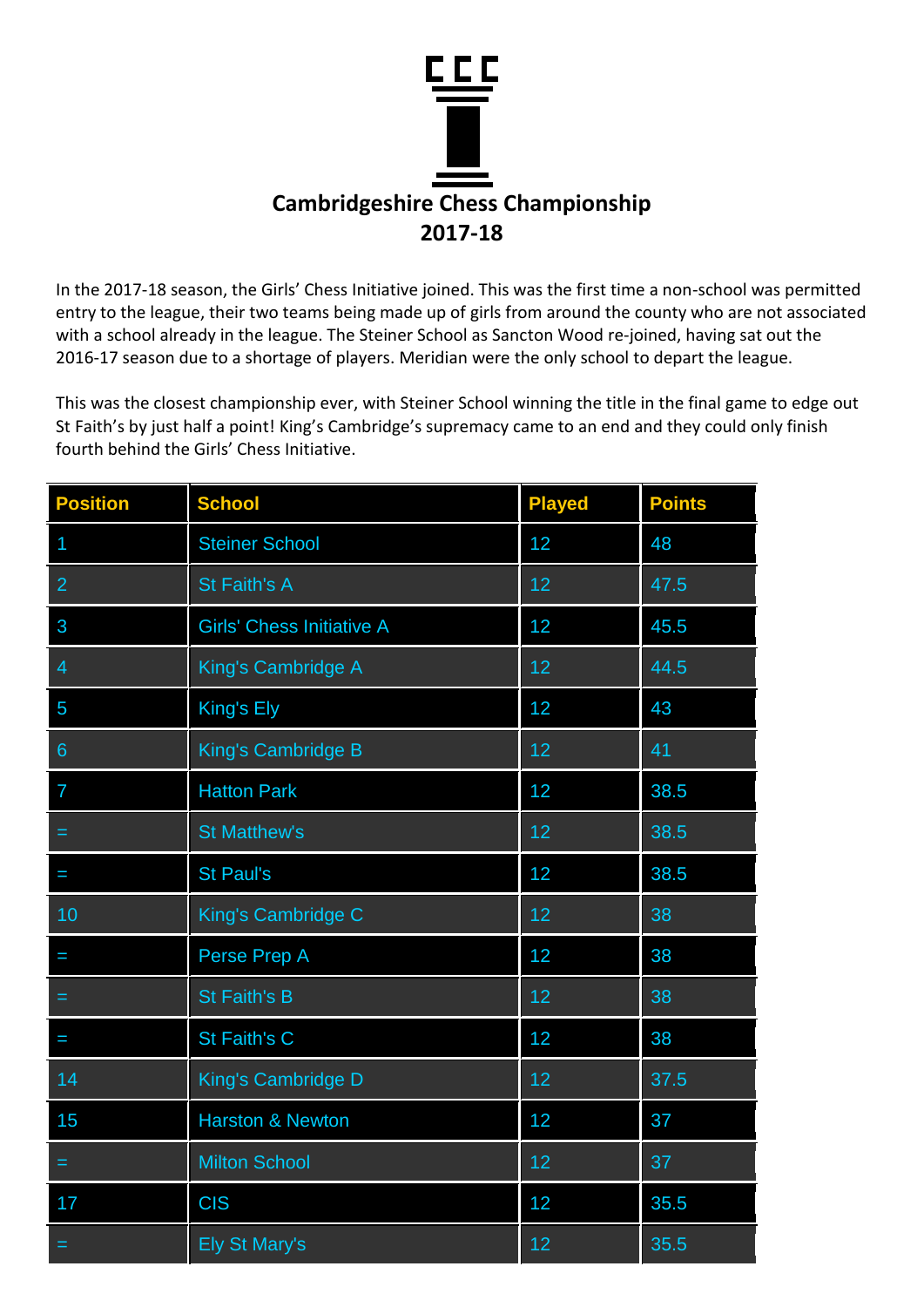| <b>Position</b> | <b>School</b>                    | <b>Played</b> | <b>Points</b> |
|-----------------|----------------------------------|---------------|---------------|
| I               | <b>Stephen Perse</b>             | 12            | 35.5          |
| 20              | <b>Cherry Hinton A</b>           | 12            | 35            |
| I               | <b>Sancton Wood</b>              | 12            | 35            |
| 22              | <b>Milton Road</b>               | 12            | 34.5          |
| 23              | St Faith's D                     | 12            | 33            |
| 24              | Kimbolton                        | 12            | 31.5          |
| 25              | <b>Cherry Hinton B</b>           | 12            | 26            |
| 26              | Perse Prep B                     | 12            | 23.5          |
| 27              | Melbourn                         | 12            | 23            |
| 28              | <b>St Bede's</b>                 | 12            | 19            |
| 29              | <b>Girls' Chess Initiative B</b> | 12            | 10            |
| 30              | <b>Haslingfield</b>              | 12            | 9.5           |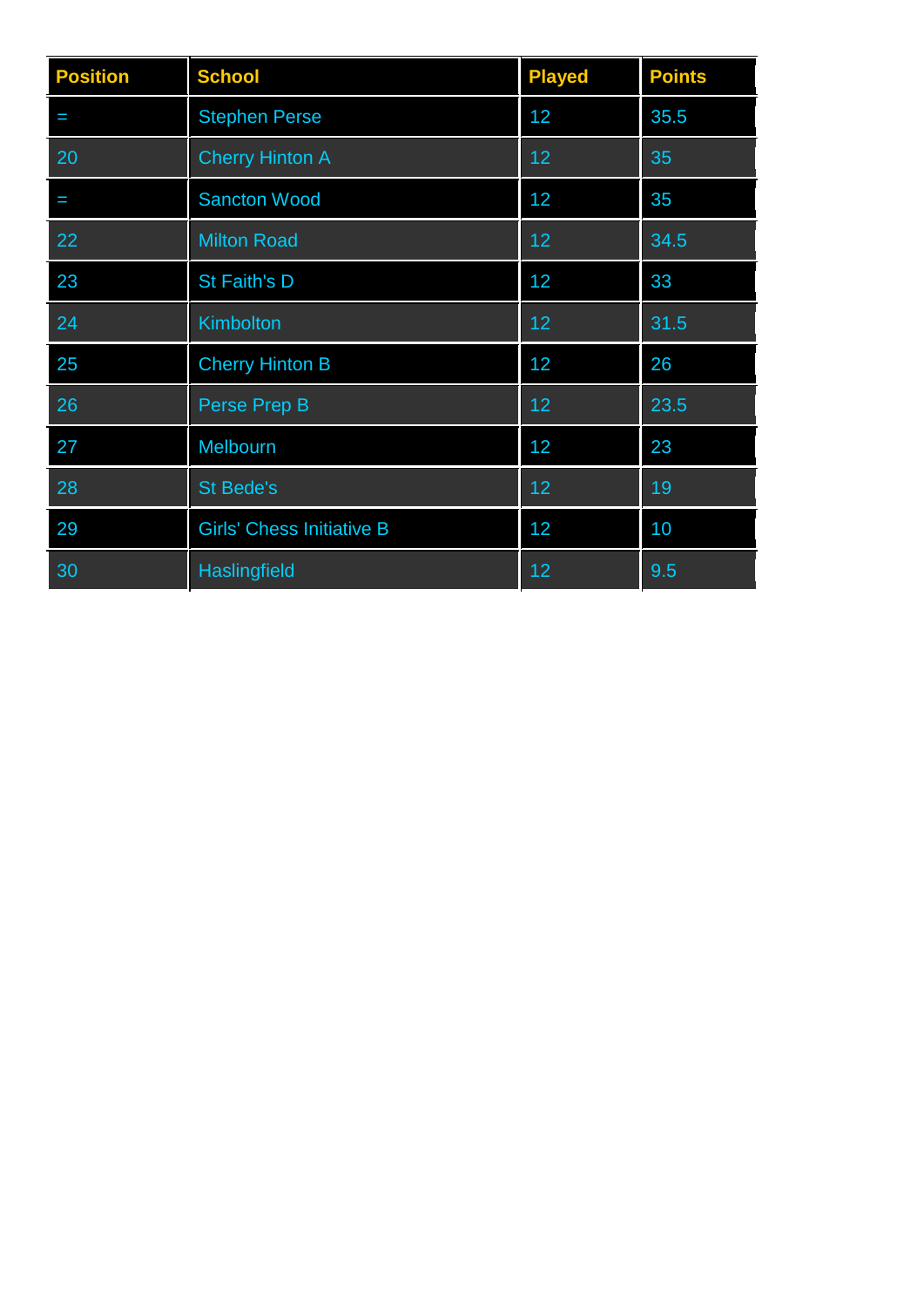| <b>Cherry Hinton A</b><br>Melbourn<br>5<br>1<br><b>Cherry Hinton B</b><br><b>Milton Road</b><br>5<br>1<br><b>CIS</b><br><b>Milton School</b><br>$\overline{2}$<br>4<br><b>Ely St Mary's</b><br>Perse Prep A<br>$\mathbf 0$<br>6<br><b>Girls' Chess Initiative A</b><br>6<br>Perse Prep B<br>0 |
|-----------------------------------------------------------------------------------------------------------------------------------------------------------------------------------------------------------------------------------------------------------------------------------------------|
|                                                                                                                                                                                                                                                                                               |
|                                                                                                                                                                                                                                                                                               |
|                                                                                                                                                                                                                                                                                               |
|                                                                                                                                                                                                                                                                                               |
|                                                                                                                                                                                                                                                                                               |
| <b>Girls' Chess Initiative B</b><br><b>Sancton Wood</b><br>5.5<br>0.5                                                                                                                                                                                                                         |
| <b>Harston &amp; Newton</b><br><b>St Bede's</b><br>5<br>1                                                                                                                                                                                                                                     |
| St Faith's A<br>Haslingfield<br>$\overline{0}$<br>6                                                                                                                                                                                                                                           |
| <b>St Faith's B</b><br><b>Hatton Park</b><br>$\overline{2}$<br>4                                                                                                                                                                                                                              |
| St Faith's C<br>Kimbolton<br>$\overline{2}$<br>4                                                                                                                                                                                                                                              |
| St Faith's D<br>4.5<br>1.5<br>King's Cambridge A                                                                                                                                                                                                                                              |
| <b>St Matthew's</b><br>King's Cambridge B<br>5<br>1                                                                                                                                                                                                                                           |
| <b>St Paul's</b><br>King's Cambridge C<br>$\overline{2}$<br>4                                                                                                                                                                                                                                 |
| <b>Steiner School</b><br>King's Cambridge D<br>5<br>1                                                                                                                                                                                                                                         |
| King's Ely<br><b>Stephen Perse</b><br>6<br>0                                                                                                                                                                                                                                                  |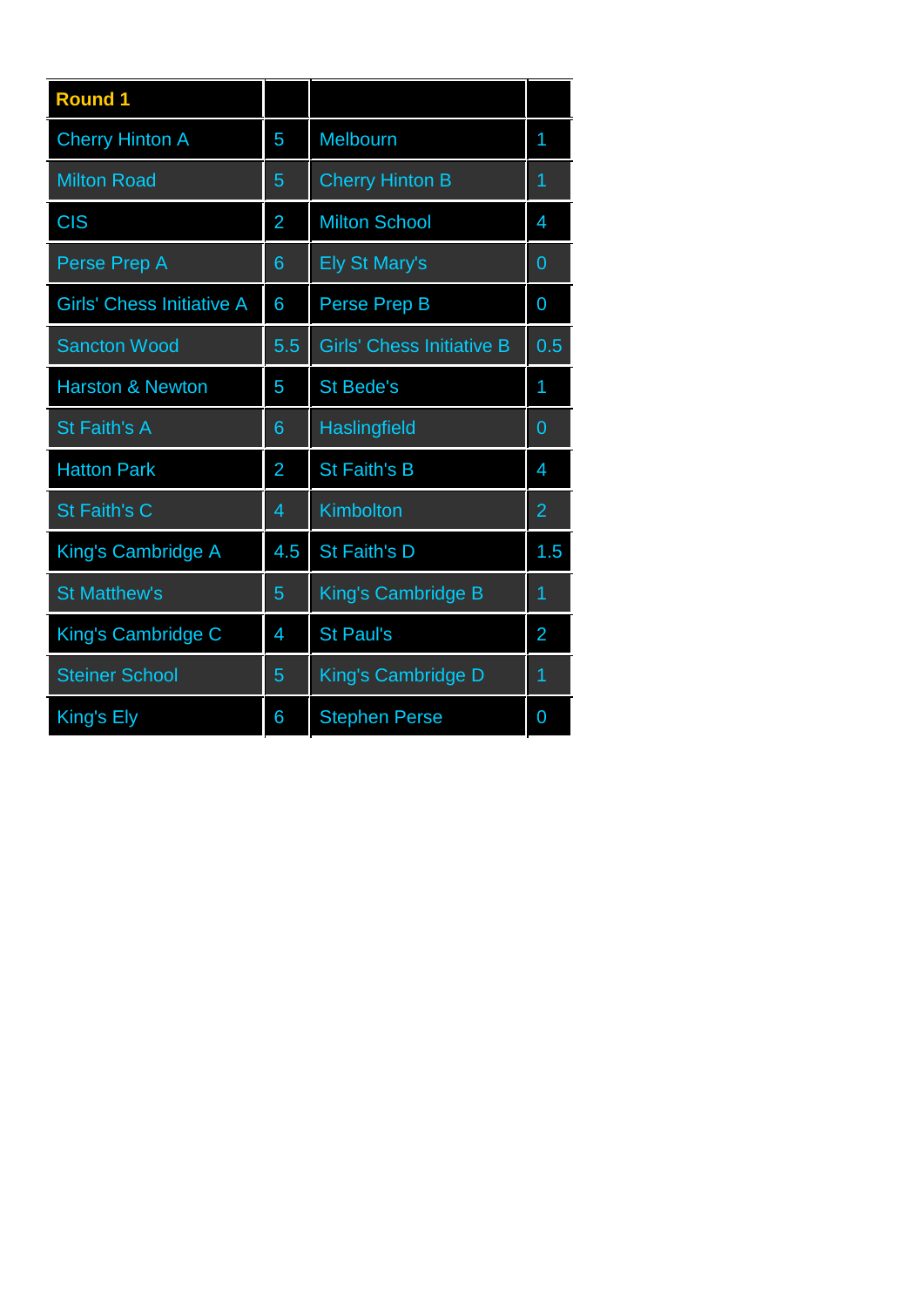| <b>Round 2</b>            |                |                                  |                |
|---------------------------|----------------|----------------------------------|----------------|
| Perse Prep A              | 0              | <b>Girls' Chess Initiative A</b> | 6              |
| <b>St Faith's A</b>       | 3              | King's Ely                       | 3              |
| <b>Cherry Hinton A</b>    | 4              | <b>Sancton Wood</b>              | $\overline{2}$ |
| <b>St Matthew's</b>       | 5              | <b>Harston &amp; Newton</b>      | 1              |
| <b>Steiner School</b>     | 4              | <b>Milton Road</b>               | $\overline{2}$ |
| <b>Milton School</b>      | $\overline{2}$ | King's Cambridge A               | $\overline{4}$ |
| <b>St Faith's B</b>       | 2.5            | King's Cambridge C               | 3.5            |
| <b>St Paul's</b>          | 4              | <b>St Faith's C</b>              | $\overline{2}$ |
| Kimbolton                 | 2.5            | <b>CIS</b>                       | 3.5            |
| <b>St Faith's D</b>       | 4              | <b>Hatton Park</b>               | $\overline{2}$ |
| <b>Cherry Hinton B</b>    | $\overline{0}$ | King's Cambridge D               | 6              |
| <b>King's Cambridge B</b> | 6              | Melbourn                         | $\overline{0}$ |
| <b>St Bede's</b>          | 2.5            | <b>Girls' Chess Initiative B</b> | 2.5            |
| <b>Ely St Mary's</b>      | 2.5            | <b>Perse Prep B</b>              | 3.5            |
| Haslingfield              | 0              | <b>Stephen Perse</b>             | 2              |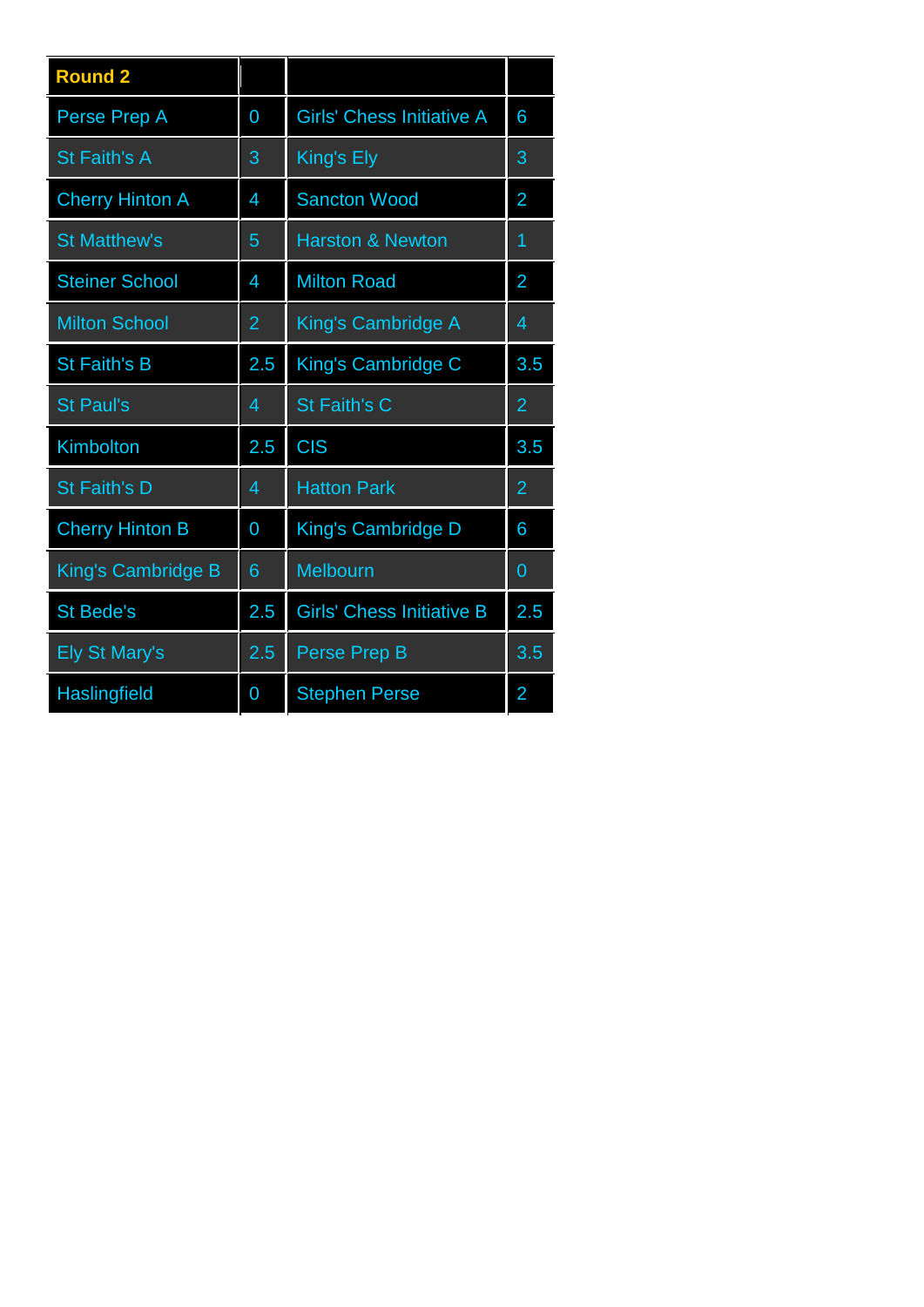| <b>Round 3</b>                   |                |                        |                |
|----------------------------------|----------------|------------------------|----------------|
| <b>Girls' Chess Initiative A</b> | 3              | <b>St Matthew's</b>    | 3              |
| King's Ely                       | 1              | <b>Cherry Hinton A</b> | 5              |
| King's Cambridge A               | $\overline{2}$ | <b>St Faith's A</b>    | 4              |
| King's Cambridge C               | 1.5            | <b>Steiner School</b>  | 4.5            |
| <b>Sancton Wood</b>              | 1              | King's Cambridge B     | 5              |
| <b>King's Cambridge D</b>        | $\overline{2}$ | <b>Milton Road</b>     | 4              |
| <b>Harston &amp; Newton</b>      | 4              | <b>St Faith's B</b>    | 2              |
| <b>St Faith's C</b>              | 3              | <b>Milton School</b>   | 3              |
| <b>St Paul's</b>                 | 2              | Perse Prep A           | 4              |
| <b>CIS</b>                       | 4              | <b>St Faith's D</b>    | $\overline{2}$ |
| <b>Hatton Park</b>               | 3.5            | Kimbolton              | 2.5            |
| Perse Prep B                     | 1              | <b>St Bede's</b>       | 4              |
| <b>Girls' Chess Initiative B</b> | $\overline{2}$ | <b>Ely St Mary's</b>   | 4              |
| <b>Stephen Perse</b>             | 5              | <b>Cherry Hinton B</b> | $\overline{1}$ |
| Melbourn                         | 5              | <b>Haslingfield</b>    | 1              |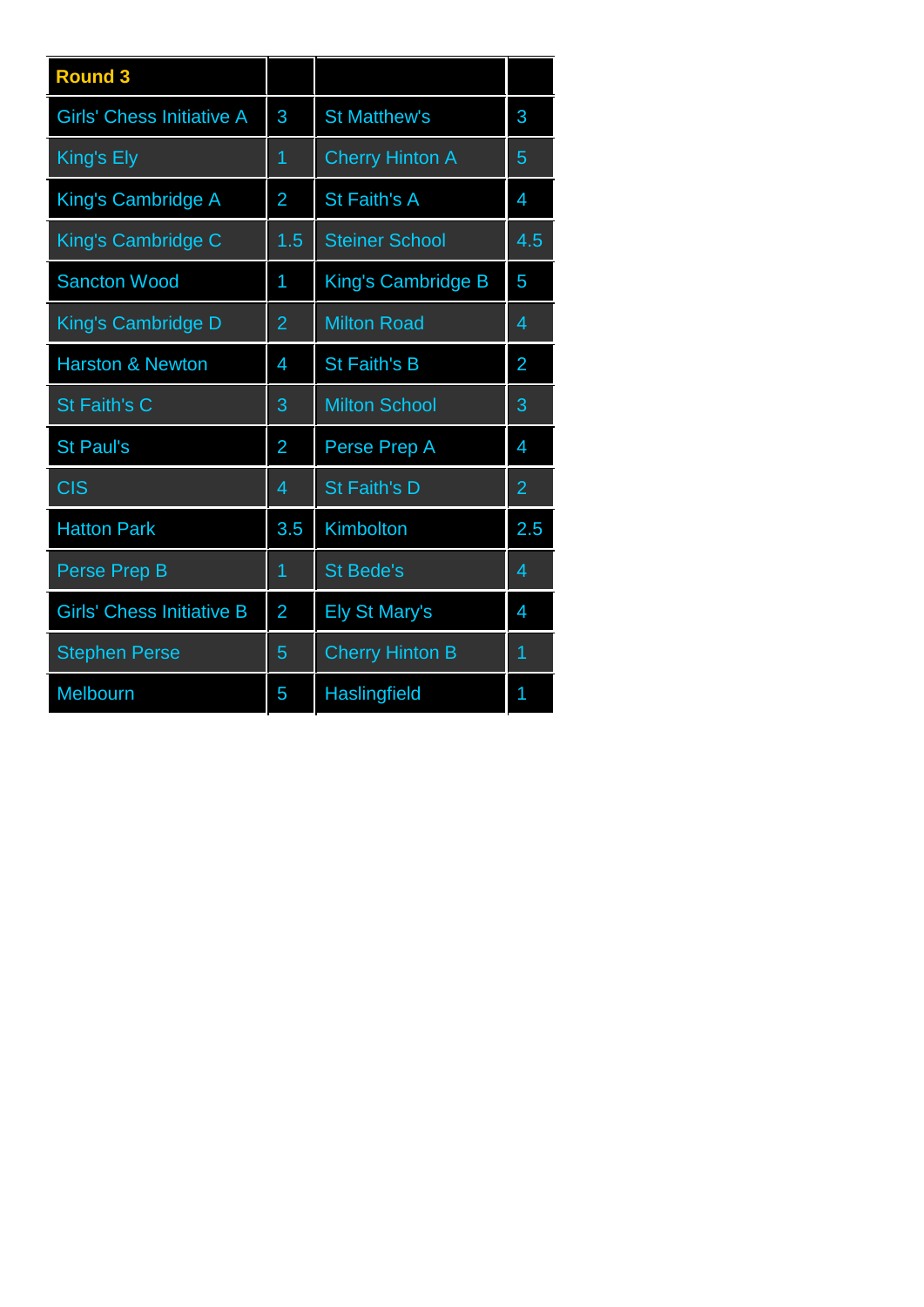| <b>Round 4</b>                   |                |                                  |                |
|----------------------------------|----------------|----------------------------------|----------------|
| <b>Cherry Hinton A</b>           | 0              | <b>Girls' Chess Initiative A</b> | 6              |
| <b>St Matthew's</b>              | 2              | <b>Steiner School</b>            | 4              |
| <b>King's Cambridge B</b>        | $\overline{2}$ | <b>St Faith's A</b>              | 4              |
| <b>Milton Road</b>               | 2.5            | King's Cambridge A               | 3.5            |
| King's Ely                       | 1              | <b>Harston &amp; Newton</b>      | 5              |
| Perse Prep A                     | 5              | <b>CIS</b>                       | $\overline{1}$ |
| <b>Milton School</b>             | 0              | King's Cambridge C               | 6              |
| King's Cambridge D               | 1.5            | <b>St Faith's C</b>              | 4.5            |
| <b>St Faith's B</b>              | 4              | <b>Sancton Wood</b>              | 2              |
| <b>St Faith's D</b>              | $\overline{1}$ | <b>St Paul's</b>                 | 5              |
| <b>St Bede's</b>                 | 2.5            | <b>Hatton Park</b>               | 3.5            |
| Kimbolton                        | $\overline{2}$ | <b>Stephen Perse</b>             | 4              |
| <b>Ely St Mary's</b>             | 4.5            | Melbourn                         | 1.5            |
| <b>Girls' Chess Initiative B</b> | $\overline{0}$ | Perse Prep B                     | 5              |
| <b>Cherry Hinton B</b>           | 3.5            | <b>Haslingfield</b>              | 2.5            |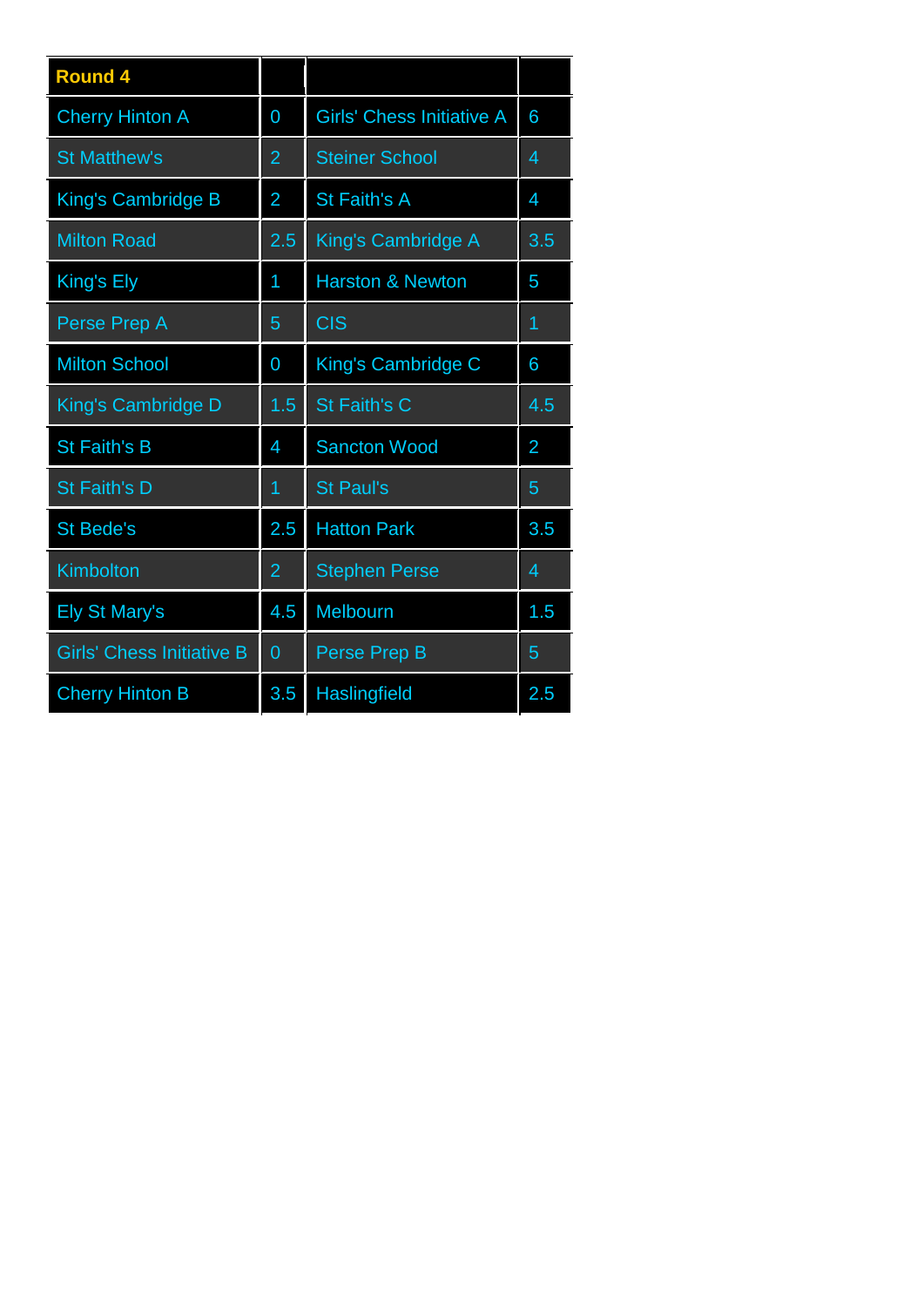| <b>Round 5</b>              |                |                                  |     |
|-----------------------------|----------------|----------------------------------|-----|
| <b>Steiner School</b>       | 3.5            | <b>Girls' Chess Initiative A</b> | 2.5 |
| <b>St Faith's A</b>         | 2.5            | Perse Prep A                     | 3.5 |
| King's Cambridge C          | 3              | <b>St Matthew's</b>              | 3   |
| <b>Harston &amp; Newton</b> | $\overline{2}$ | King's Cambridge B               | 4   |
| King's Cambridge A          | 6              | <b>Cherry Hinton A</b>           | 0   |
| <b>St Faith's C</b>         | 3              | <b>Milton Road</b>               | 3   |
| <b>St Paul's</b>            | 3              | <b>St Faith's B</b>              | 3   |
| <b>Stephen Perse</b>        | 3              | <b>Ely St Mary's</b>             | 3   |
| <b>Hatton Park</b>          | 1              | King's Ely                       | 5   |
| <b>Sancton Wood</b>         | 1.5            | King's Cambridge D               | 3.5 |
| <b>CIS</b>                  | 3              | <b>St Bede's</b>                 | 3   |
| Perse Prep B                | 5              | Kimbolton                        | 1   |
| <b>St Faith's D</b>         | 1.5            | <b>Milton School</b>             | 4.5 |
| <b>Malbourn</b>             | 3              | <b>Cherry Hinton B</b>           | 3   |
| Haslingfield                | 4              | <b>Girls' Chess Initiative B</b> | 1   |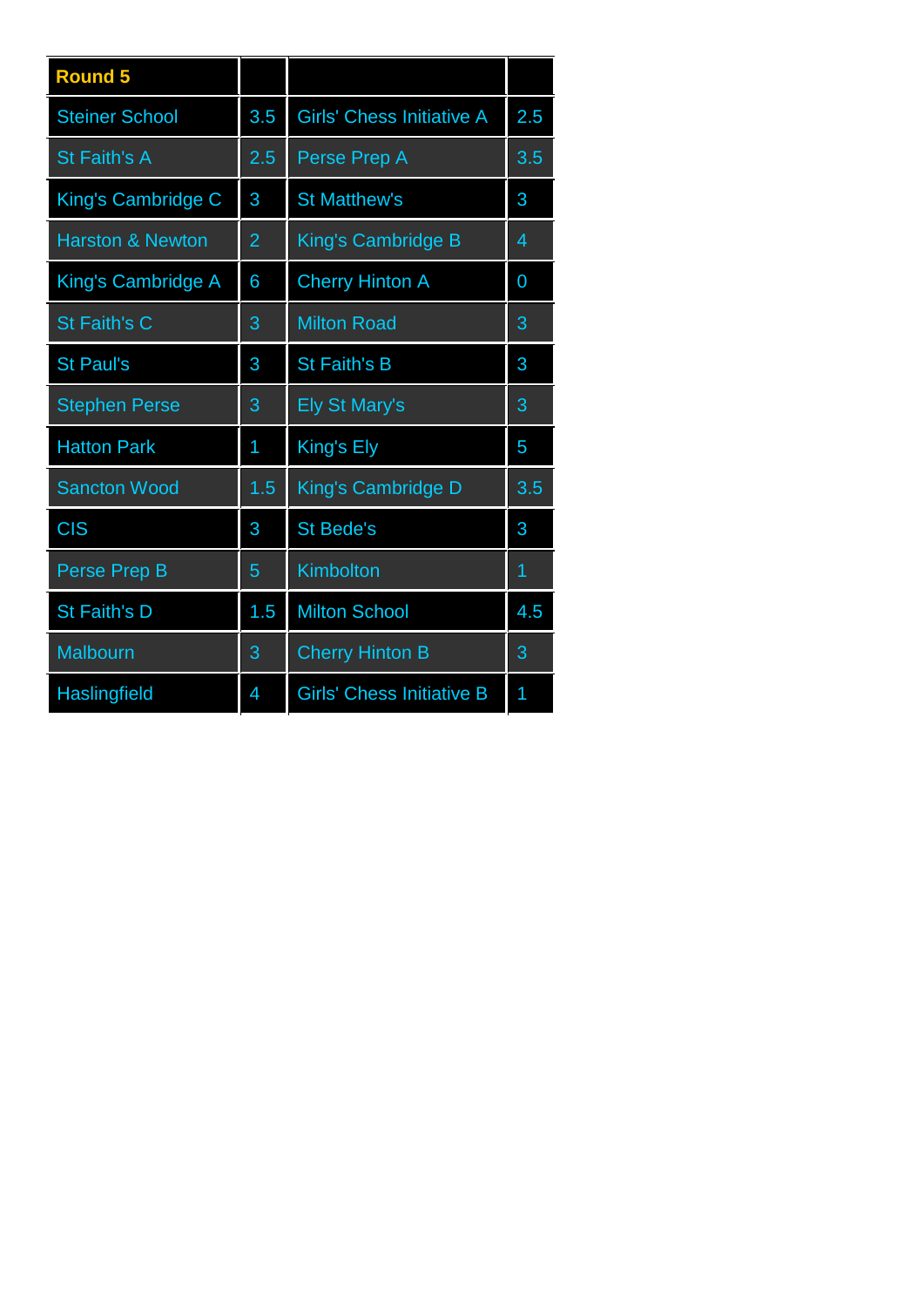| <b>Round 6</b>                      |                |                                  |                |
|-------------------------------------|----------------|----------------------------------|----------------|
| <b>Girls' Chess Initiative</b><br>A | $\overline{2}$ | King's Cambridge A               | 4              |
| <b>St Faith's A</b>                 | $\overline{2}$ | <b>Steiner School</b>            | 4              |
| <b>St Matthew's</b>                 | $\overline{2}$ | Perse Prep A                     | 4              |
| King's Cambridge B                  | 2.5            | King's Cambridge C               | 3.5            |
| <b>Milton Road</b>                  | 3              | <b>Harston &amp; Newton</b>      | 3              |
| King's Ely                          | 3              | <b>St Faith's C</b>              | 3              |
| Perse Prep B                        | 1.5            | <b>St Paul's</b>                 | 4.5            |
| <b>St Faith's B</b>                 | 5              | <b>Ely St Mary's</b>             | 1              |
| King's Cambridge D                  | 4              | <b>Cherry Hinton A</b>           | 2              |
| <b>Stephen Perse</b>                | 4              | <b>CIS</b>                       | $\overline{2}$ |
| <b>Milton School</b>                | 5              | <b>St Bede's</b>                 | 1              |
| <b>Sancton Wood</b>                 | 1              | <b>Hatton Park</b>               | 5              |
| Melbourn                            | 1              | <b>St Faith's D</b>              | 5              |
| Kimbolton                           | 4              | Haslingfield                     | $\overline{2}$ |
| <b>Cherry Hinton B</b>              | 5              | <b>Girls' Chess Initiative B</b> | 1              |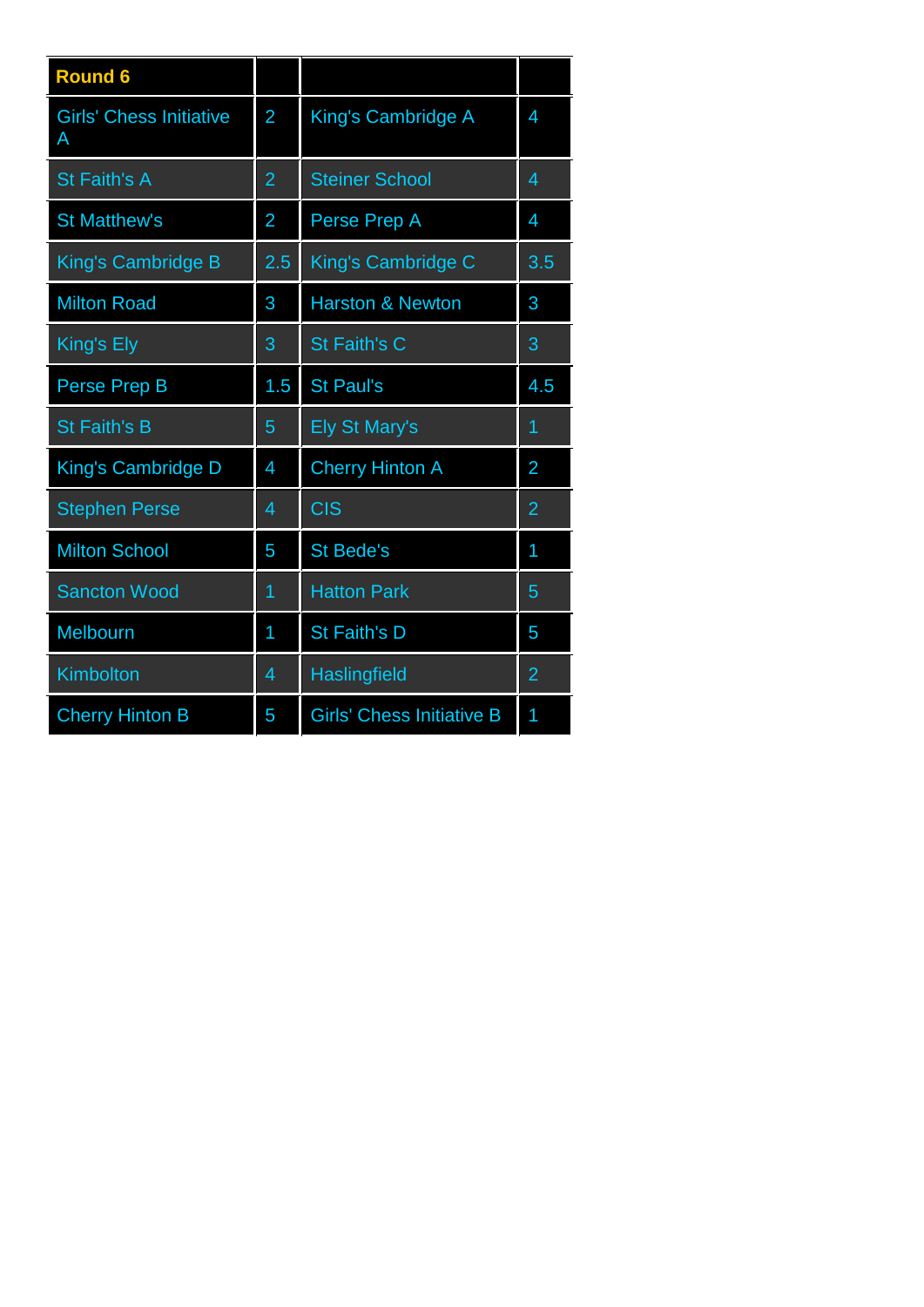| <b>Round 7</b>                 |                |                                  |     |
|--------------------------------|----------------|----------------------------------|-----|
| <b>St Paul's</b>               | 2              | <b>Girls' Chess Initiative A</b> | 4   |
| <b>Steiner School</b>          | 4              | King's Cambridge A               | 2   |
| Perse Prep A                   | 3              | King's Cambrigde C               | 2   |
| <b>St Faith's B</b>            | $\overline{1}$ | <b>St Faith's A</b>              | 5   |
| <b>Milton Road</b>             | 3.5            | King's Cambridge B               | 2.5 |
| <b>St Faith's C</b>            | $\overline{2}$ | <b>St Matthew's</b>              | 4   |
| <b>Harston &amp; Newton</b>    | 4.5            | <b>Milton School</b>             | 1.5 |
| King's Cambridge D             | 1              | King's Ely                       | 5   |
| <b>Hatton Park</b>             | 4              | <b>Stephen Perse</b>             | 2   |
| <b>Cherry Hinton A</b>         | $\overline{0}$ | <b>CIS</b>                       | 6   |
| <b>St Faith's D</b>            | 2.5            | Perse Prep B                     | 1.5 |
| <b>Ely St Mary's</b>           | 5              | <b>Kimbolton</b>                 | 1   |
| <b>St Bede's</b>               | 4              | <b>Cherry Hinton B</b>           | 0   |
| Haslingfield                   | $\overline{0}$ | <b>Sancton Wood</b>              | 5   |
| <b>Girls' Chess Initiative</b> | 0              | Melbourn                         | 5   |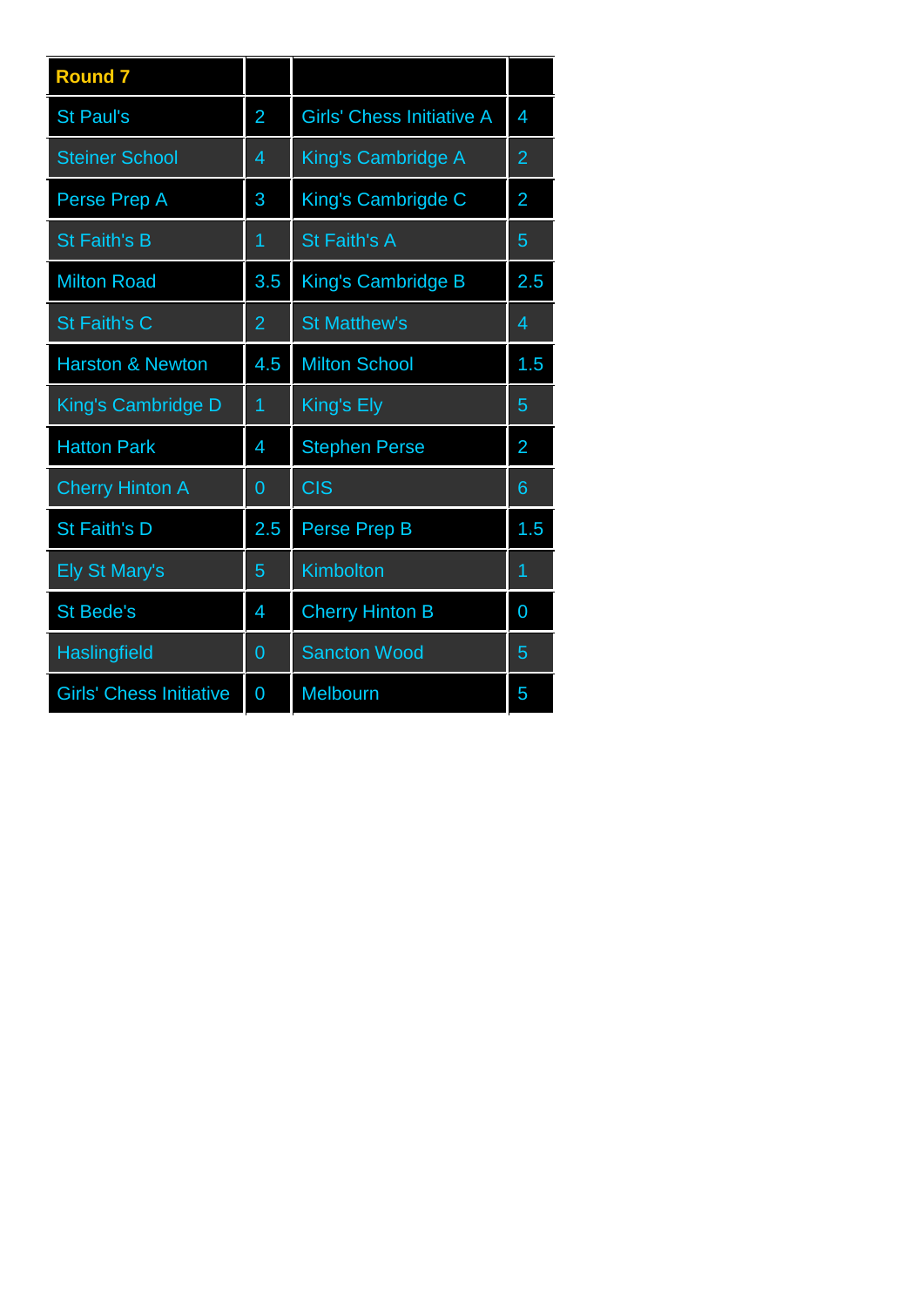| <b>Round 8</b>                   |                |                                  |                |
|----------------------------------|----------------|----------------------------------|----------------|
| <b>Girls' Chess Initiative A</b> | 2.5            | <b>St Faith's A</b>              | 3.5            |
| Perse Prep A                     | 1              | <b>Steiner School</b>            | 5              |
| King's Cambridge A               | 4              | <b>Harston &amp; Newton</b>      | $\overline{2}$ |
| <b>St Matthew's</b>              | 3              | King's Ely                       | 3              |
| King's Cambridge C               | $\overline{2}$ | <b>Milton Road</b>               | 4              |
| <b>King's Cambridge B</b>        | 4              | St Paul';s                       | $\overline{2}$ |
| <b>CIS</b>                       | $\overline{2}$ | <b>St Faith's B</b>              | 4              |
| <b>Hatton Park</b>               | 3              | <b>St Faith's C</b>              | 3              |
| <b>Milton School</b>             | 4.5            | <b>Ely St Mary's</b>             | 1.5            |
| <b>Stephen Perse</b>             | $\overline{2}$ | King's Cambridge D               | 3              |
| <b>St Bede's</b>                 | 1              | <b>Sancton Wood</b>              | 4              |
| Perse Prep B                     | 4              | <b>Melbourn</b>                  | 1              |
| <b>Cherry Hinton B</b>           | $\overline{0}$ | St Faith's D                     | 5              |
| <b>Haslingfield</b>              | $\overline{0}$ | <b>Cherry Hinton A</b>           | 4              |
| Kimbolton                        | 5              | <b>Girls' Chess Initiative B</b> | 1              |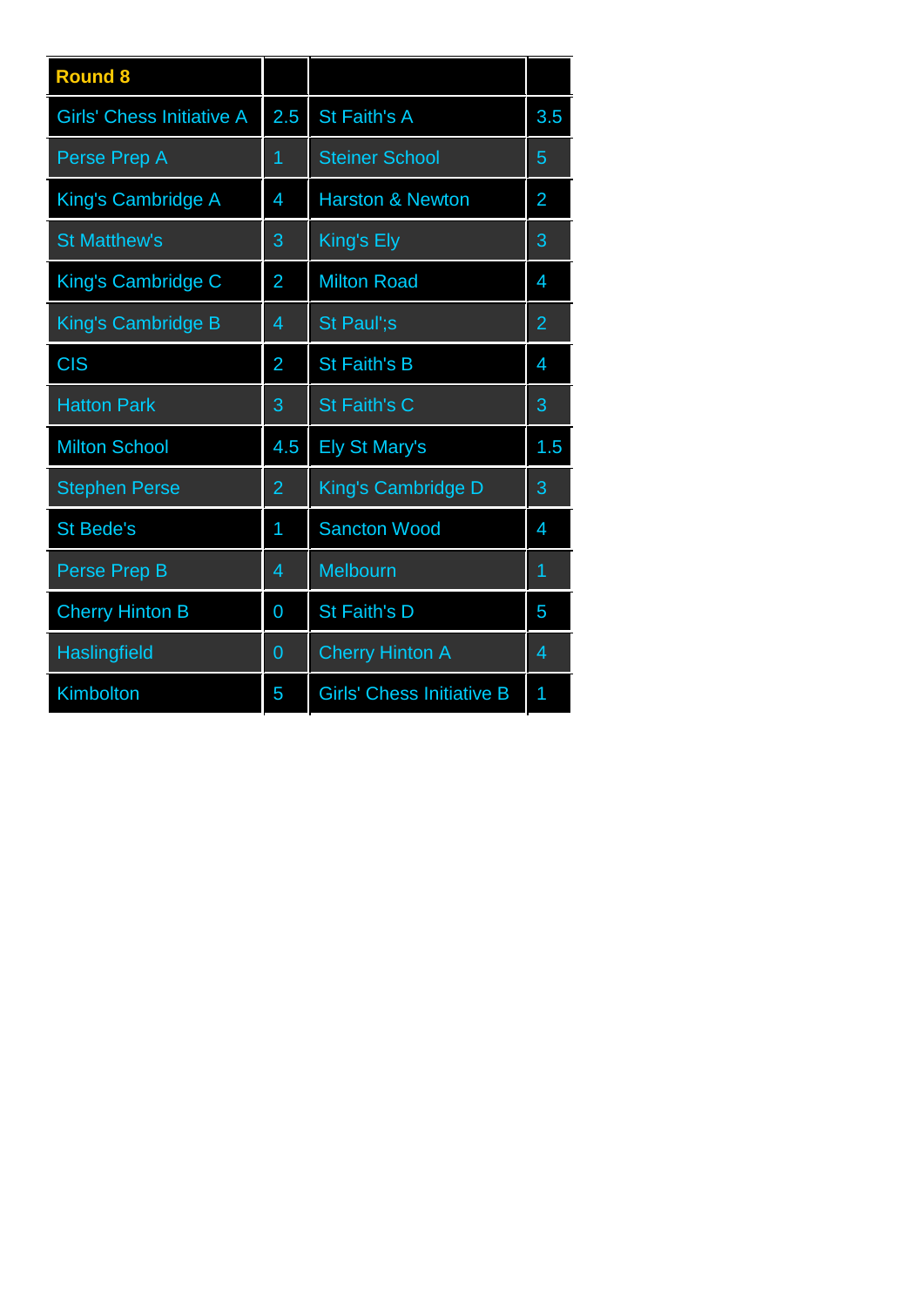| <b>Round 9</b>                   |                |                                  |                 |
|----------------------------------|----------------|----------------------------------|-----------------|
| <b>Steiner School</b>            | 2.5            | King's Cambridge B               | 3.5             |
| <b>Milton Road</b>               | $\overline{1}$ | <b>Girls' Chess Initiative A</b> | 5               |
| King's Ely                       | 2.5            | King's Cambridge A               | 3.5             |
| <b>St Faith's A</b>              | 5              | <b>St Matthew's</b>              | $\overline{1}$  |
| <b>Harston &amp; Newton</b>      | 1.5            | Perse Prep A                     | 4.5             |
| <b>St Faith's C</b>              | 2.5            | King's Cambridge C               | 3.5             |
| <b>St Faith's B</b>              | 5              | <b>Milton School</b>             | 1               |
| <b>St Paul's</b>                 | 5.5            | <b>Hatton Park</b>               | 0.5             |
| <b>Sancton Wood</b>              | 1              | <b>CIS</b>                       | 5               |
| <b>St Faith's D</b>              | 2.5            | <b>Stephen Perse</b>             | 1.5             |
| King's Cambrigde D               | 6              | Perse Prep B                     | 0               |
| <b>Ely St Mary's</b>             | 3              | <b>Cherry Hinton B</b>           | 3               |
| <b>Melbourn</b>                  | 1.5            | Kimbolton                        | 4.5             |
| <b>Girls' Chess Initiative B</b> | $\overline{0}$ | <b>Cherry Hinton A</b>           | $6\phantom{1}6$ |
| Haslingfield                     | 0              | <b>St Bede's</b>                 | 0               |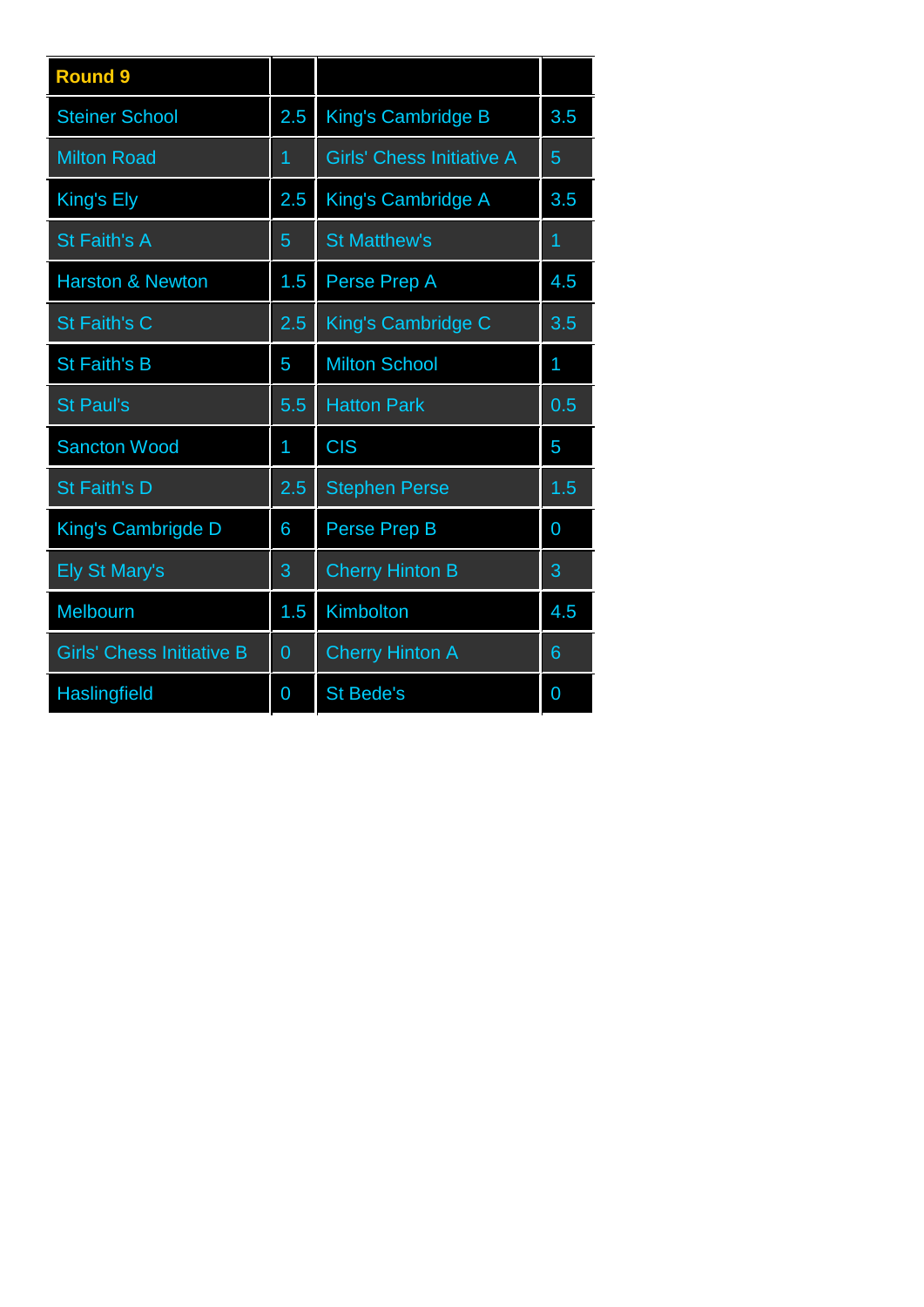| <b>Round 10</b>                  |                |                                  |                |
|----------------------------------|----------------|----------------------------------|----------------|
| <b>Girls' Chess Initiative A</b> | $\overline{2}$ | King's Cambridge B               | 4              |
| <b>Steiner School</b>            | $\overline{4}$ | <b>St Faith's B</b>              | $\overline{2}$ |
| <b>St Faith's A</b>              | 4              | <b>St Paul's</b>                 | $\overline{2}$ |
| King's Cambridge A               | 3              | Perse Prep A                     | 3              |
| King's Cambridge C               | 0              | King's Ely                       | 6              |
| <b>CIS</b>                       | 5              | King's Cambridge D               | 1              |
| <b>St Matthew's</b>              | 4              | <b>Milton Road</b>               | $\overline{2}$ |
| <b>St Faith's C</b>              | 1              | <b>Harston &amp; Newton</b>      | 5              |
| <b>Cherry Hinton A</b>           | 4              | <b>Milton School</b>             | $\overline{2}$ |
| Kimbolton                        | 4              | <b>St Faith's D</b>              | $\overline{2}$ |
| <b>Ely St Mary's</b>             | 3              | <b>Hatton Park</b>               | 3              |
| <b>Stephen Perse</b>             | 6              | <b>Girls' Chess Initiative B</b> | $\overline{0}$ |
| <b>CHerry Hinton B</b>           | 1              | <b>Sancton Wood</b>              | 5              |
| Haslingfield                     | 0              | <b>Perse Prep B</b>              | 1              |
| Melbourn                         | 3              | <b>St Bede's</b>                 | 0              |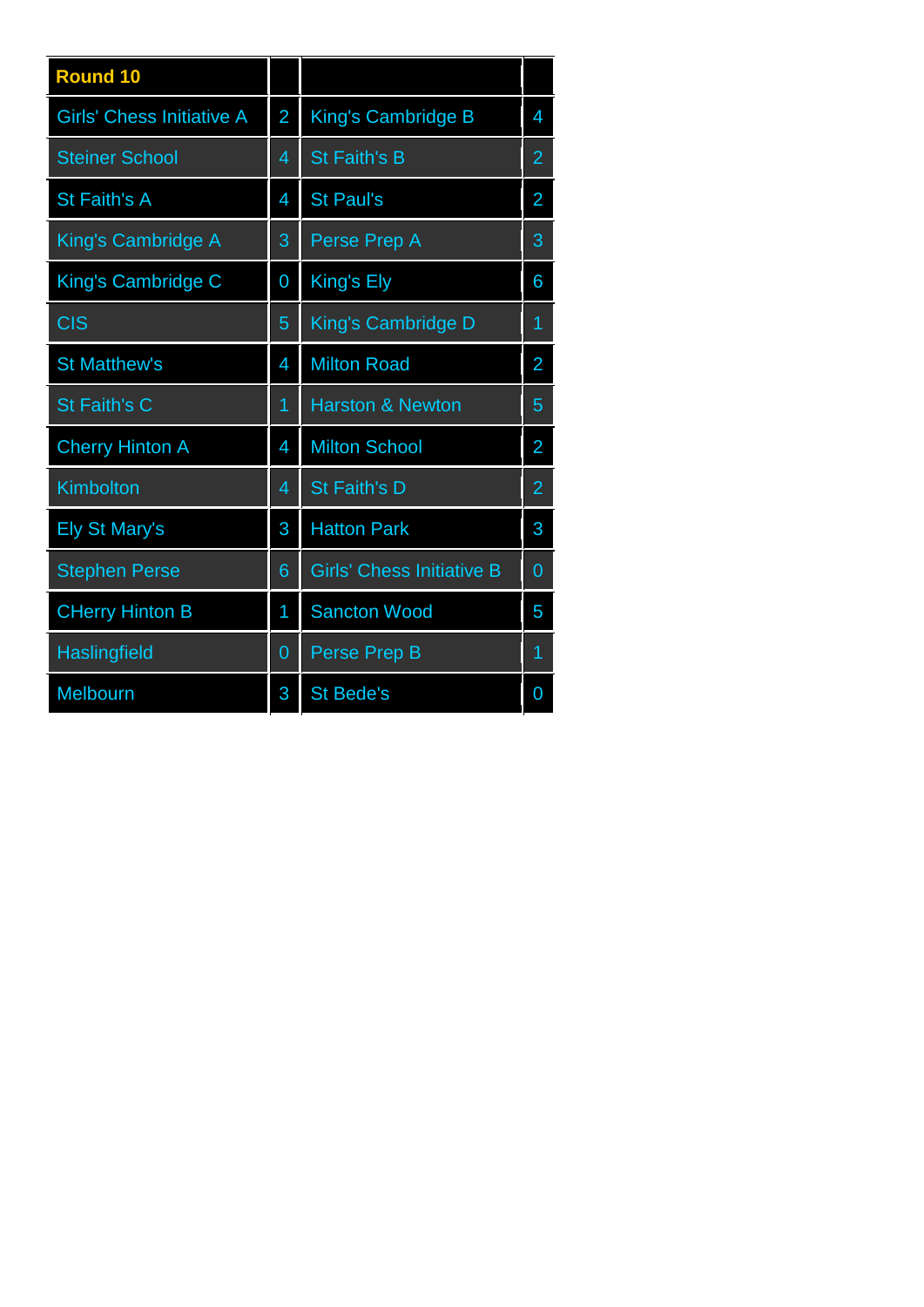| <b>Round 11</b>                  |                |                                  |                |
|----------------------------------|----------------|----------------------------------|----------------|
| King's Ely                       | 3              | <b>Steiner School</b>            | 3              |
| <b>CIS</b>                       | $\overline{1}$ | <b>Girls' Chess Initiative A</b> | 5              |
| <b>Harston &amp; Newton</b>      | 2.5            | St Faith's A                     | 3.5            |
| <b>King's Cambridge B</b>        | 2.5            | King's Cambridge A               | 3.5            |
| Perse Prep A                     | $\overline{2}$ | <b>St Faith's B</b>              | 4              |
| <b>St Paul's</b>                 | 2.5            | <b>St Matthew's</b>              | 3.5            |
| <b>Milton Road</b>               | 3              | <b>Cherry Hinton A</b>           | 3              |
| King's Cambridge C               | 5              | <b>Stephen Perse</b>             | 1              |
| King's Cambridge D               | 5.5            | Kimbolton                        | 0.5            |
| <b>Milton School</b>             | 5              | <b>Sancton Wood</b>              | $\overline{1}$ |
| <b>Girls' Chess Initiative B</b> | $\overline{2}$ | St Faith's C                     | 4              |
| <b>Hatton Park</b>               | 5              | Melbourn                         | 1              |
| Haslingfield                     | 0              | <b>Ely St Mary's</b>             | 6              |
| <b>St Faith's D</b>              | 3              | <b>St Bede's</b>                 | 0              |
| Perse Prep B                     | 1              | <b>Cherry Hinton B</b>           | 5              |